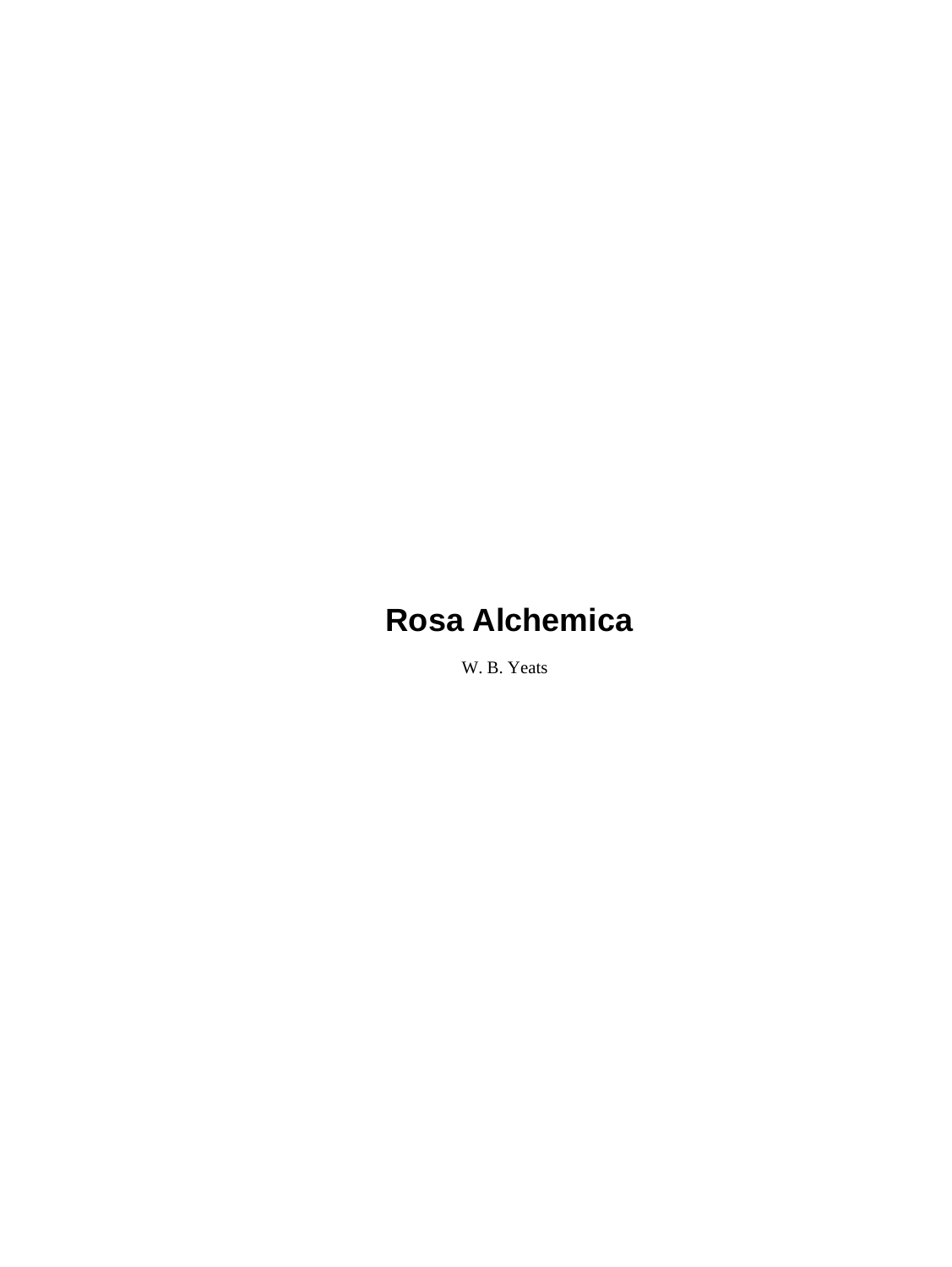# **Table of Contents**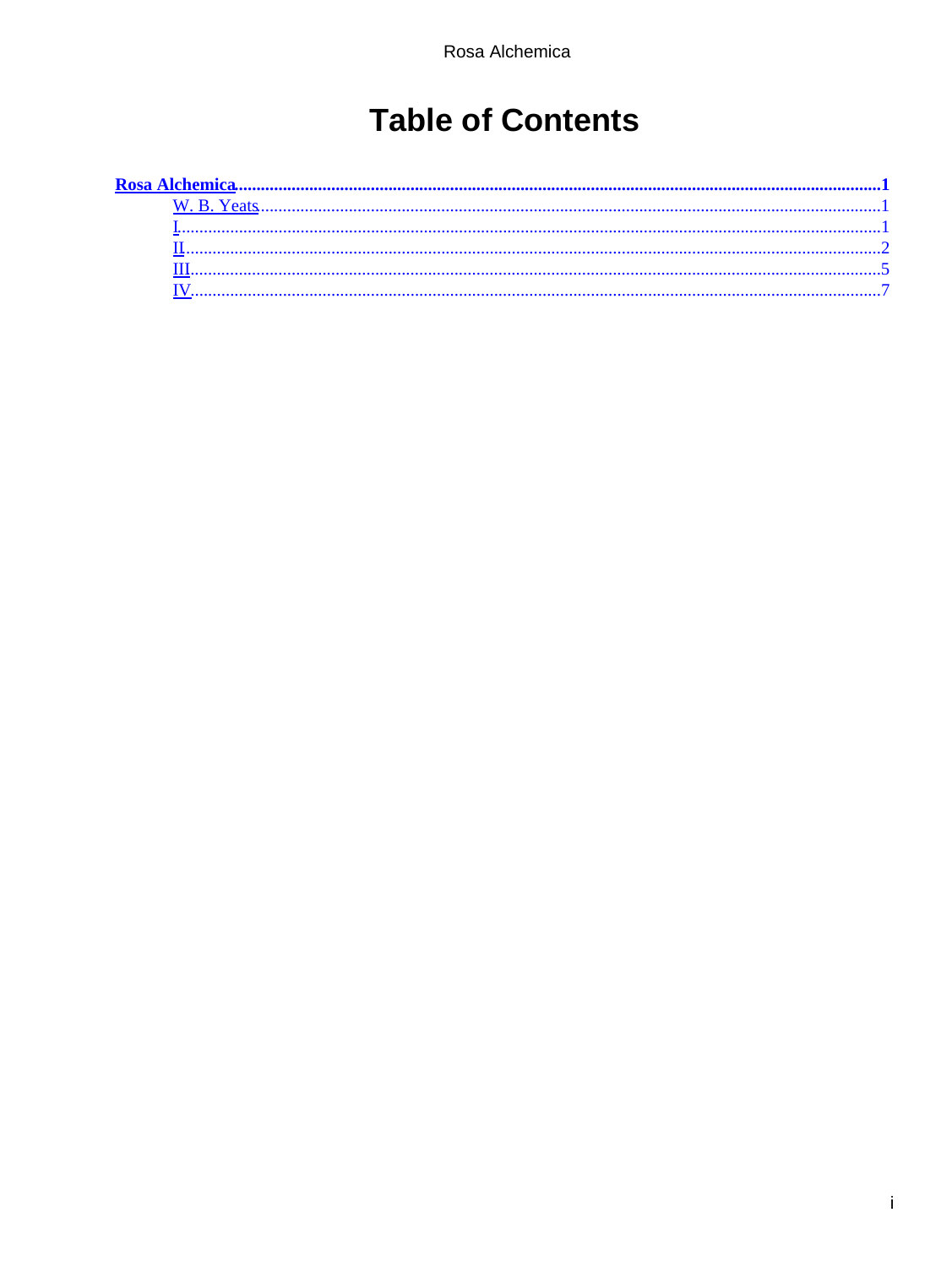## **W. B. Yeats**

<span id="page-2-0"></span>This page copyright © 2002 Blackmask Online.

http://www.blackmask.com

 $\bullet$  I  $\bullet$  [II](#page-3-0)  $\bullet$  [III](#page-6-0) • [IV](#page-8-0) Produced by Charles Franks and the Online Distributed Proofreading Team

 O blessed and happy he, who knowing the mysteries of the gods, sanctifies his life, and purifies his soul, celebrating orgies in the mountains with holy purifications.*Euripides.*

### **I**

It is now more than ten years since I met, for the last time, Michael Robartes, and for the first time and the last time his friends and fellow students; and witnessed his and their tragic end, and endured those strange experiences, which have changed me so that my writings have grown less popular and less intelligible, and driven me almost to the verge of taking the habit of St. Dominic. I had just published Rosa Alchemica, a little work on the Alchemists, somewhat in the manner of Sir Thomas Browne, and had received many letters from believers in the arcane sciences, upbraiding what they called my timidity, for they could not believe so evident sympathy but the sympathy of the artist, which is half pity, for everything which has moved men's hearts in any age. I had discovered, early in my researches, that their doctrine was no merely chemical phantasy, but a philosophy they applied to the world, to the elements and to man himself; and that they sought to fashion gold out of common metals merely as part of an universal transmutation of all things into some divine and imperishable substance; and this enabled me to make my little book a fanciful reverie over the transmutation of life into art, and a cry of measureless desire for a world made wholly of essences.

I was sitting dreaming of what I had written, in my house in one of the old parts of Dublin; a house my ancestors had made almost famous through their part in the politics of the city and their friendships with the famous men of their generations; and was feeling an unwonted happiness at having at last accomplished a long−cherished design, and made my rooms an expression of this favourite doctrine. The portraits, of more historical than artistic interest, had gone; and tapestry, full of the blue and bronze of peacocks, fell over the doors, and shut out all history and activity untouched with beauty and peace; and now when I looked at my Crevelli and pondered on the rose in the hand of the Virgin, wherein the form was so delicate and precise that it seemed more like a thought than a flower, or at the grey dawn and rapturous faces of my Francesca, I knew all a Christian's ecstasy without his slavery to rule and custom; when I pondered over the antique bronze gods and goddesses, which I had mortgaged my house to buy, I had all a pagan's delight in various beauty and without his terror at sleepless destiny and his labour with many sacrifices; and I had only to go to my bookshelf, where every book was bound in leather, stamped with intricate ornament, and of a carefully chosen colour: Shakespeare in the orange of the glory of the world, Dante in the dull red of his anger, Milton in the blue grey of his formal calm; and I could experience what I would of human passions without their bitterness and without satiety. I had gathered about me all gods because I believed in none, and experienced every pleasure because I gave myself to none, but held myself apart, individual, indissoluble, a mirror of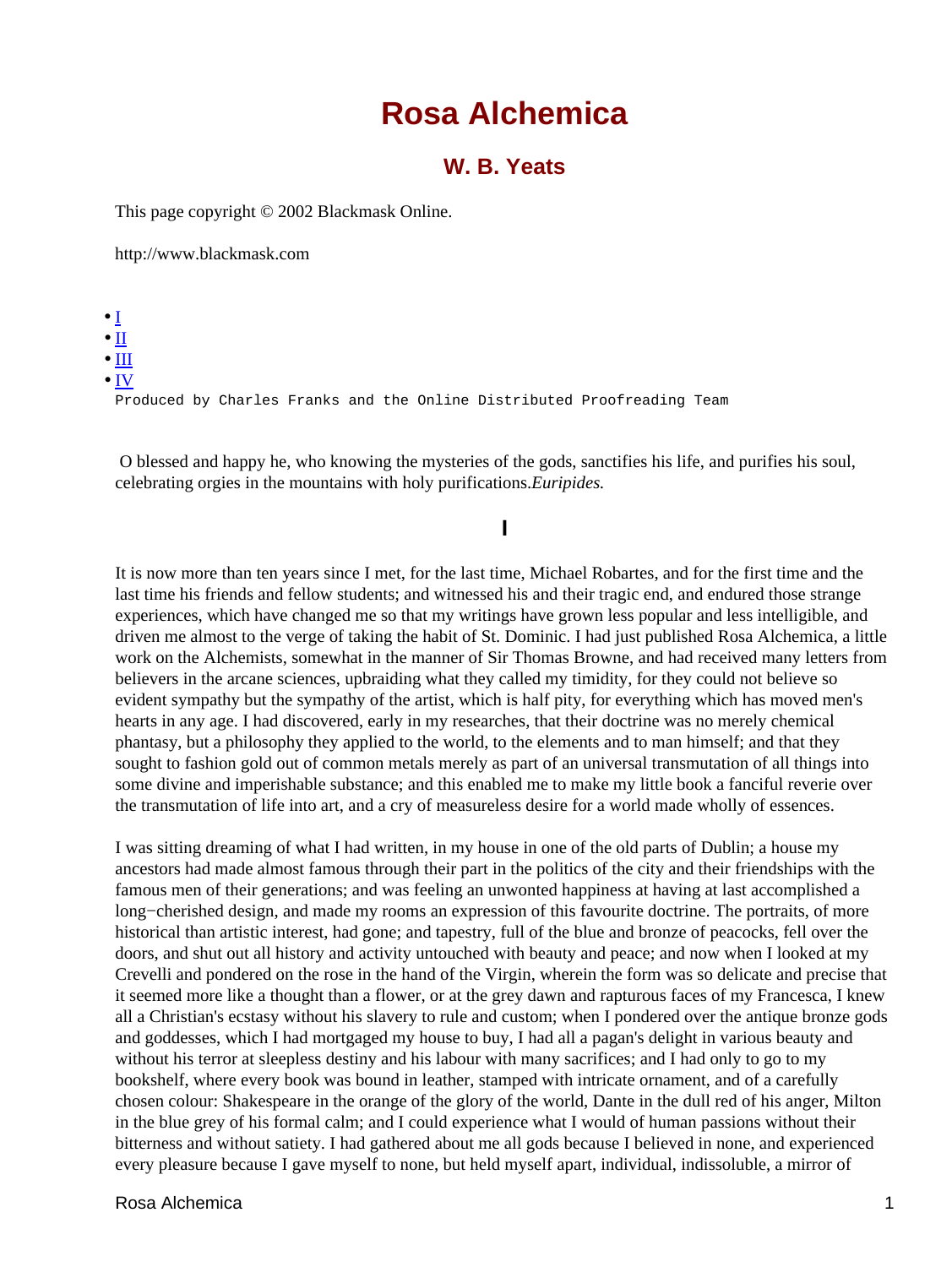<span id="page-3-0"></span>polished steel: I looked in the triumph of this imagination at the birds of Hera, glowing in the firelight as though they were wrought of jewels; and to my mind, for which symbolism was a necessity, they seemed the doorkeepers of my world, shutting out all that was not of as affluent a beauty as their own; and for a moment I thought as I had thought in so many other moments, that it was possible to rob life of every bitterness except the bitterness of death; and then a thought which had followed this thought, time after time, filled me with a passionate sorrow. All those forms: that Madonna with her brooding purity, those rapturous faces singing in the morning light, those bronze divinities with their passionless dignity, those wild shapes rushing from despair to despair, belonged to a divine world wherein I had no part; and every experience, however profound, every perception, however exquisite, would bring me the bitter dream of a limitless energy I could never know, and even in my most perfect moment I would be two selves, the one watching with heavy eyes the other's moment of content. I had heaped about me the gold born in the crucibles of others; but the supreme dream of the alchemist, the transmutation of the weary heart into a weariless spirit, was as far from me as, I doubted not, it had been from him also. I turned to my last purchase, a set of alchemical apparatus which, the dealer in the Rue le Peletier had assured me, once belonged to Raymond Lully, and as I joined the *alembic* to the *athanor* and laid the *lavacrum maris* at their side, I understood the alchemical doctrine, that all beings, divided from the great deep where spirits wander, one and yet a multitude, are weary; and sympathized, in the pride of my connoisseurship, with the consuming thirst for destruction which made the alchemist veil under his symbols of lions and dragons, of eagles and ravens, of dew and of nitre, a search for an essence which would dissolve all mortal things. I repeated to myself the ninth key of Basilius Valentinus, in which he compares the fire of the last day to the fire of the alchemist, and the world to the alchemist's furnace, and would have us know that all must be dissolved before the divine substance, material gold or immaterial ecstasy, awake. I had dissolved indeed the mortal world and lived amid immortal essences, but had obtained no miraculous ecstasy. As I thought of these things, I drew aside the curtains and looked out into the darkness, and it seemed to my troubled fancy that all those little points of light filling the sky were the furnaces of innumerable divine alchemists, who labour continually, turning lead into gold, weariness into ecstasy, bodies into souls, the darkness into God; and at their perfect labour my mortality grew heavy, and I cried out, as so many dreamers and men of letters in our age have cried, for the birth of that elaborate spiritual beauty which could alone uplift souls weighted with so many dreams.

#### **II**

My reverie was broken by a loud knocking at the door, and I wondered the more at this because I had no visitors, and had bid my servants do all things silently, lest they broke the dream of my inner life. Feeling a little curious, I resolved to go to the door myself, and, taking one of the silver candlesticks from the mantlepiece, began to descend the stairs. The servants appeared to be out, for though the sound poured through every corner and crevice of the house there was no stir in the lower rooms. I remembered that because my needs were so few, my part in life so little, they had begun to come and go as they would, often leaving me alone for hours. The emptiness and silence of a world from which I had driven everything but dreams suddenly overwhelmed me, and I shuddered as I drew the bolt. I found before me Michael Robartes, whom I had not seen for years, and whose wild red hair, fierce eyes, sensitive, tremulous lips and rough clothes, made him look now, just as they used to do fifteen years before, something between a debauchee, a saint, and a peasant. He had recently come to Ireland, he said, and wished to see me on a matter of importance: indeed, the only matter of importance for him and for me. His voice brought up before me our student years in Paris, and remembering the magnetic power ne had once possessed over me, a little fear mingled with much annoyance at this irrelevant intrusion, as I led the way up the wide staircase, where Swift had passed joking and railing, and Curran telling stories and quoting Greek, in simpler days, before men's minds, subtilized and complicated by the romantic movement in art and literature, began to tremble on the verge of some unimagined revelation. I felt that my hand shook, and saw that the light of the candle wavered and quivered more than it need have upon the Maenads on the old French panels, making them look like the first beings slowly shaping in the formless and void darkness. When the door had closed, and the peacock curtain, glimmering like many− coloured flame, fell between us and the world, I felt, in a way I could not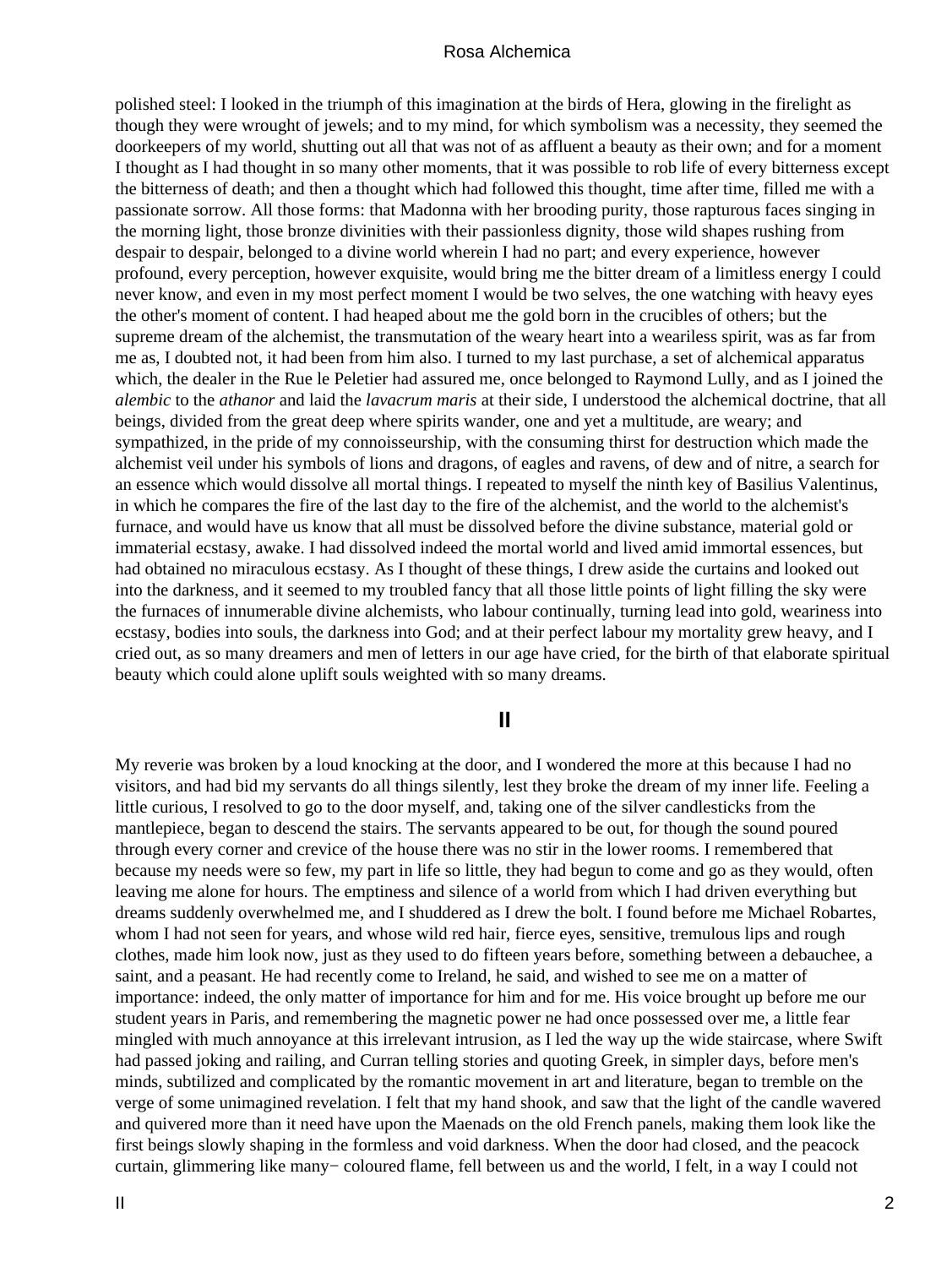understand, that some singular and unexpected thing was about to happen. I went over to the mantlepiece, and finding that a little chainless bronze censer, set, upon the outside, with pieces of painted china by Orazio Fontana, which I had filled with antique amulets, had fallen upon its side and poured out its contents, I began to gather the amulets into the bowl, partly to collect my thoughts and partly with that habitual reverence which seemed to me the due of things so long connected with secret hopes and fears. 'I see,' said Michael Robartes, 'that you are still fond of incense, and I can show you an incense more precious than any you have ever seen,' and as he spoke he took the censer out of my hand and put the amulets in a little heap between the *athanor* and the *alembic*. I sat down, and he sat down at the side of the fire, and sat there for awhile looking into the fire, and holding the censer in his hand. 'I have come to ask you something,' he said, 'and the incense will fill the room, and our thoughts, with its sweet odour while we are talking. I got it from an old man in Syria, who said it was made from flowers, of one kind with the flowers that laid their heavy purple petals upon the hands and upon the hair and upon the feet of Christ in the Garden of Gethsemane, and folded Him in their heavy breath, until he cried against the cross and his destiny.' He shook some dust into the censer out of a small silk bag, and set the censer upon the floor and lit the dust which sent up a blue stream of smoke, that spread out over the ceiling, and flowed downwards again until it was like Milton's banyan tree. It filled me, as incense often does, with a faint sleepiness, so that I started when he said, 'I have come to ask you that question which I asked you in Paris, and which you left Paris rather than answer.'

He had turned his eyes towards me, and I saw them glitter in the firelight, and through the incense, as I replied: 'You mean, will I become an initiate of your Order of the Alchemical Rose? I would not consent in Paris, when I was full of unsatisfied desire, and now that I have at last fashioned my life according to my desire, am I likely to consent?'

'You have changed greatly since then,' he answered. 'I have read your books, and now I see you among all these images, and I understand you better than you do yourself, for I have been with many and many dreamers at the same cross−ways. You have shut away the world and gathered the gods about you, and if you do not throw yourself at their feet, you will be always full of lassitude, and of wavering purpose, for a man must forget he is miserable in the bustle and noise of the multitude in this world and in time; or seek a mystical union with the multitude who govern this world and time.' And then he murmured something I could not hear, and as though to someone I could not see.

For a moment the room appeared to darken, as it used to do when he was about to perform some singular experiment, and in the darkness the peacocks upon the doors seemed to glow with a more intense colour. I cast off the illusion, which was, I believe, merely caused by memory, and by the twilight of incense, for I would not acknowledge that he could overcome my now mature intellect; and I said: 'Even if I grant that I need a spiritual belief and some form of worship, why should I go to Eleusis and not to Calvary?' He leaned forward and began speaking with a slightly rhythmical intonation, and as he spoke I had to struggle again with the shadow, as of some older night than the night of the sun, which began to dim the light of the candles and to blot out the little gleams upon the corner of picture− frames and on the bronze divinities, and to turn the blue of the incense to a heavy purple; while it left the peacocks to glimmer and glow as though each separate colour were a living spirit. I had fallen into a profound dream−like reverie in which I heard him speaking as at a distance. 'And yet there is no one who communes with only one god,' he was saying, 'and the more a man lives in imagination and in a refined understanding, the more gods does he meet with and talk with, and the more does he come under the power of Roland, who sounded in the Valley of Roncesvalles the last trumpet of the body's will and pleasure; and of Hamlet, who saw them perishing away, and sighed; and of Faust, who looked for them up and down the world and could not find them; and under the power of all those countless divinities who have taken upon themselves spiritual bodies in the minds of the modern poets and romance writers, and under the power of the old divinities, who since the Renaissance have won everything of their ancient worship except the sacrifice of birds and fishes, the fragrance of garlands and the smoke of incense. The many think humanity made these divinities, and that it can unmake them again; but we who have seen them pass in rattling harness, and in soft robes, and heard them speak with articulate voices while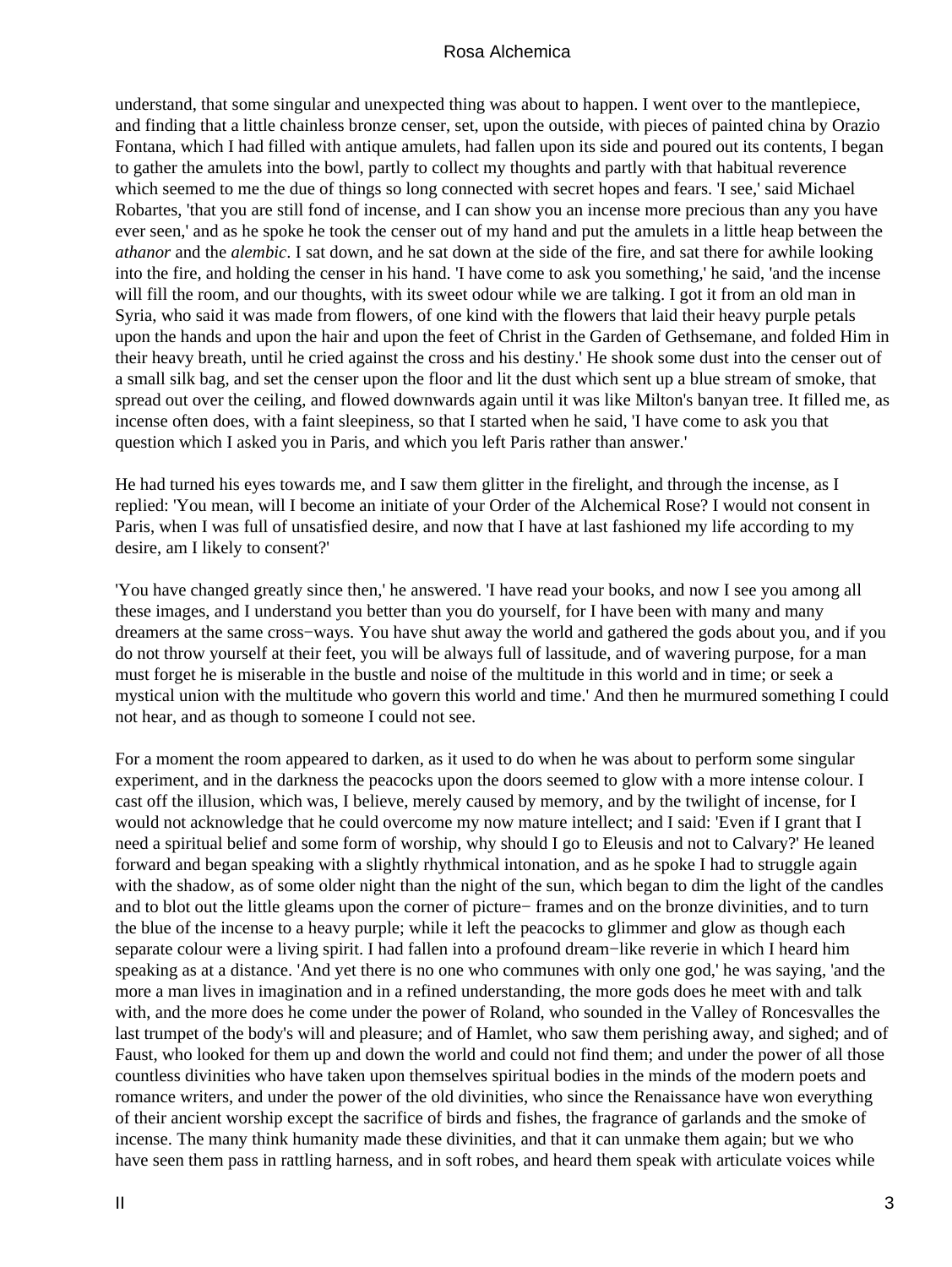we lay in deathlike trance, know that they are always making and unmaking humanity, which is indeed but the trembling of their lips.'

He had stood up and begun to walk to and fro, and had become in my waking dream a shuttle weaving an immense purple web whose folds had begun to fill the room. The room seemed to have become inexplicably silent, as though all but the web and the weaving were at an end in the world. 'They have come to us; they have come to us,' the voice began again; 'all that have ever been in your reverie, all that you have met with in books. There is Lear, his head still wet with the thunder−storm, and he laughs because you thought yourself an existence who are but a shadow, and him a shadow who is an eternal god; and there is Beatrice, with her lips half parted in a smile, as though all the stars were about to pass away in a sigh of love; and there is the mother of the God of humility who cast so great a spell over men that they have tried to unpeople their hearts that he might reign alone, but she holds in her hand the rose whose every petal is a god; and there, O swiftly she comes! is Aphrodite under a twilight falling from the wings of numberless sparrows, and about her feet are the grey and white doves.' In the midst of my dream I saw him hold out his left arm and pass his right hand over it as though he stroked the wings of doves. I made a violent effort which seemed almost to tear me in two, and said with forced determination: 'You would sweep me away into an indefinite world which fills me with terror; and yet a man is a great man just in so far as he can make his mind reflect everything with indifferent precision like a mirror.' I seemed to be perfectly master of myself, and went on, but more rapidly: 'I command you to leave me at once, for your ideas and phantasies are but the illusions that creep like maggots into civilizations when they begin to decline, and into minds when they begin to decay.' I had grown suddenly angry, and seizing the *alembic* from the table, was about to rise and strike him with it, when the peacocks on the door behind him appeared to grow immense; and then the *alembic* fell from my fingers and I was drowned in a tide of green and blue and bronze feathers, and as I struggled hopelessly I heard a distant voice saying: 'Our master Avicenna has written that all life proceeds out of corruption.' The glittering feathers had now covered me completely, and I knew that I had struggled for hundreds of years, and was conquered at last. I was sinking into the depth when the green and blue and bronze that seemed to fill the world became a sea of flame and swept me away, and as I was swirled along I heard a voice over my head cry, 'The mirror is broken in two pieces,' and another voice answer, 'The mirror is broken in four pieces,' and a more distant voice cry with an exultant cry, 'The mirror is broken into numberless pieces'; and then a multitude of pale hands were reaching towards me, and strange gentle faces bending above me, and half wailing and half caressing voices uttering words that were forgotten the moment they were spoken. I was being lifted out of the tide of flame, and felt my memories, my hopes, my thoughts, my will, everything I held to be myself, melting away; then I seemed to rise through numberless companies of beings who were, I understood, in some way more certain than thought, each wrapped in his eternal moment, in the perfect lifting of an arm, in a little circlet of rhythmical words, in dreaming with dim eyes and half−closed eyelids. And then I passed beyond these forms, which were so beautiful they had almost ceased to be, and, having endured strange moods, melancholy, as it seemed, with the weight of many worlds, I passed into that Death which is Beauty herself, and into that Loneliness which all the multitudes desire without ceasing. All things that had ever lived seemed to come and dwell in my heart, and I in theirs; and I had never again known mortality or tears, had I not suddenly fallen from the certainty of vision into the uncertainty of dream, and become a drop of molten gold falling with immense rapidity, through a night elaborate with stars, and all about me a melancholy exultant wailing. I fell and fell and fell, and then the wailing was but the wailing of the wind in the chimney, and I awoke to find myself leaning upon the table and supporting my head with my hands. I saw the *alembic* swaying from side to side in the distant corner it had rolled to, and Michael Robartes watching me and waiting. 'I will go wherever you will,' I said, 'and do whatever you bid me, for I have been with eternal things.' 'I knew,' he replied, 'you must need answer as you have answered, when I heard the storm begin. You must come to a great distance, for we were commanded to build our temple between the pure multitude by the waves and the impure multitude of men.'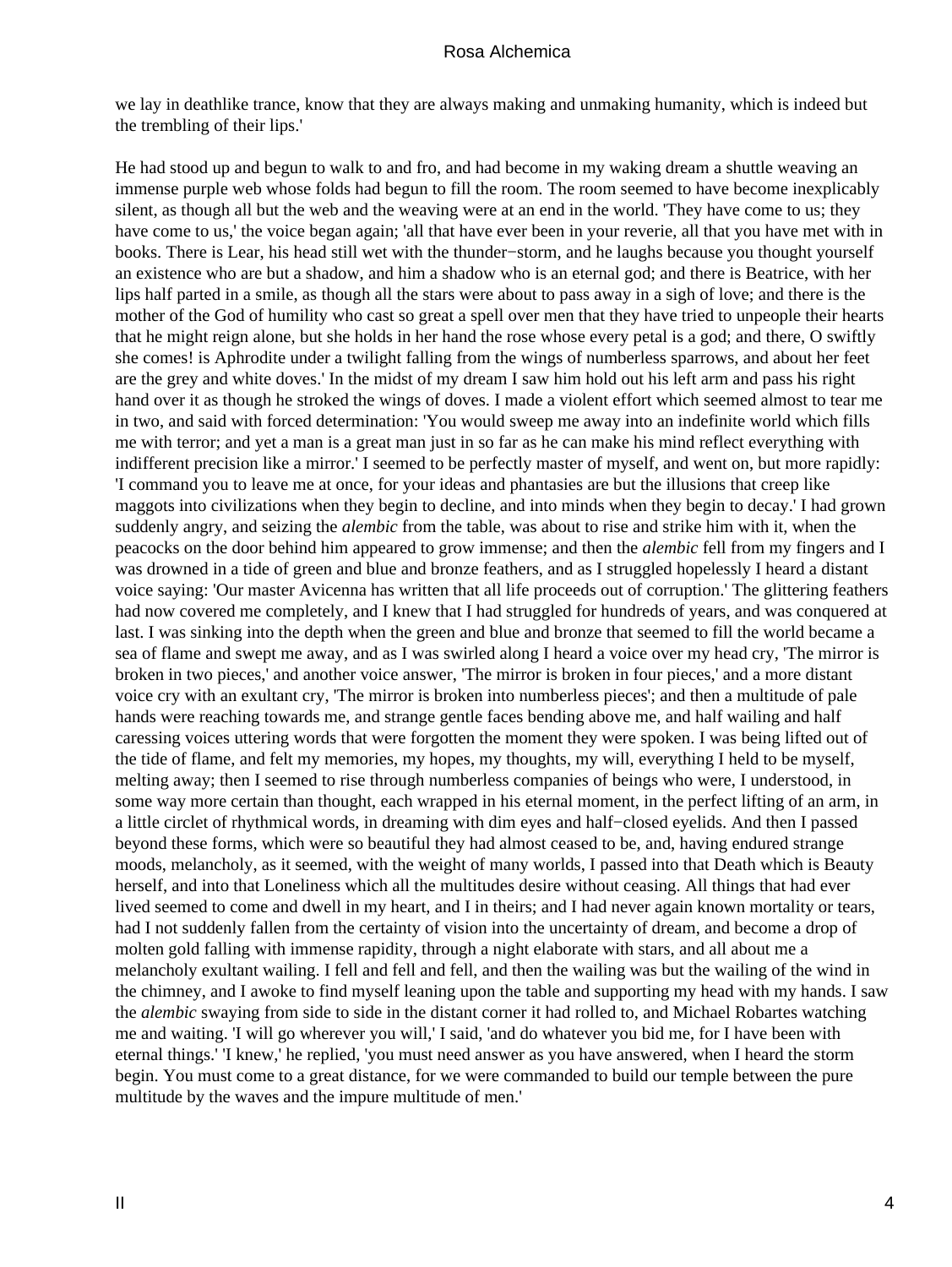# **III**

<span id="page-6-0"></span>I did not speak as we drove through the deserted streets, for my mind was curiously empty of familiar thoughts and experiences; it seemed to have been plucked out of the definite world and cast naked upon a shoreless sea. There were moments when the vision appeared on the point of returning, and I would half−remember, with an ecstasy of joy or sorrow, crimes and heroisms, fortunes and misfortunes; or begin to contemplate, with a sudden leaping of the heart, hopes and terrors, desires and ambitions, alien to my orderly and careful life; and then I would awake shuddering at the thought that some great imponderable being had swept through my mind. It was indeed days before this feeling passed perfectly away, and even now, when I have sought refuge in the only definite faith, I feel a great tolerance for those people with incoherent personalities, who gather in the chapels and meeting−places of certain obscure sects, because I also have felt fixed habits and principles dissolving before a power, which was *hysterica passio* or sheer madness, if you will, but was so powerful in its melancholy exultation that I tremble lest it wake again and drive me from my new−found peace.

When we came in the grey light to the great half−empty terminus, it seemed to me I was so changed that I was no more, as man is, a moment shuddering at eternity, but eternity weeping and laughing over a moment; and when we had started and Michael Robartes had fallen asleep, as he soon did, his sleeping face, in which there was no sign of all that had so shaken me and that now kept me wakeful, was to my excited mind more like a mask than a face. The fancy possessed me that the man behind it had dissolved away like salt in water, and that it laughed and sighed, appealed and denounced at the bidding of beings greater or less than man. 'This is not Michael Robartes at all: Michael Robartes is dead; dead for ten, for twenty years perhaps,' I kept repeating to myself. I fell at last into a feverish sleep, waking up from time to time when we rushed past some little town, its slated roofs shining with wet, or still lake gleaming in the cold morning light. I had been too pre−occupied to ask where we were going, or to notice what tickets Michael Robartes had taken, but I knew now from the direction of the sun that we were going westward; and presently I knew also, by the way in which the trees had grown into the semblance of tattered beggars flying with bent heads towards the east, that we were approaching the western coast. Then immediately I saw the sea between the low hills upon the left, its dull grey broken into white patches and lines.

When we left the train we had still, I found, some way to go, and set out, buttoning our coats about us, for the wind was bitter and violent. Michael Robartes was silent, seeming anxious to leave me to my thoughts; and as we walked between the sea and the rocky side of a great promontory, I realized with a new perfection what a shock had been given to all my habits of thought and of feelings, if indeed some mysterious change had not taken place in the substance of my mind, for the grey waves, plumed with scudding foam, had grown part of a teeming, fantastic inner life; and when Michael Robartes pointed to a square ancient−looking house, with a much smaller and newer building under its lee, set out on the very end of a dilapidated and almost deserted pier, and said it was the Temple of the Alchemical Rose, I was possessed with the phantasy that the sea, which kept covering it with showers of white foam, was claiming it as part of some indefinite and passionate life, which had begun to war upon our orderly and careful days, and was about to plunge the world into a night as obscure as that which followed the downfall of the classical world. One part of my mind mocked this phantastic terror, but the other, the part that still lay half plunged in vision, listened to the clash of unknown armies, and shuddered at unimaginable fanaticisms, that hung in those grey leaping waves.

We had gone but a few paces along the pier when we came upon an old man, who was evidently a watchman, for he sat in an overset barrel, close to a place where masons had been lately working upon a break in the pier, and had in front of him a fire such as one sees slung under tinkers' carts. I saw that he was also a voteen, as the peasants say, for there was a rosary hanging from a nail on the rim of the barrel, and I saw I shuddered, and I did not know why I shuddered. We had passed him a few yards when I heard him cry in Gaelic, 'Idolaters, idolaters, go down to Hell with your witches and your devils; go down to Hell that the herrings may come again into the bay'; and for some moments I could hear him half screaming and half muttering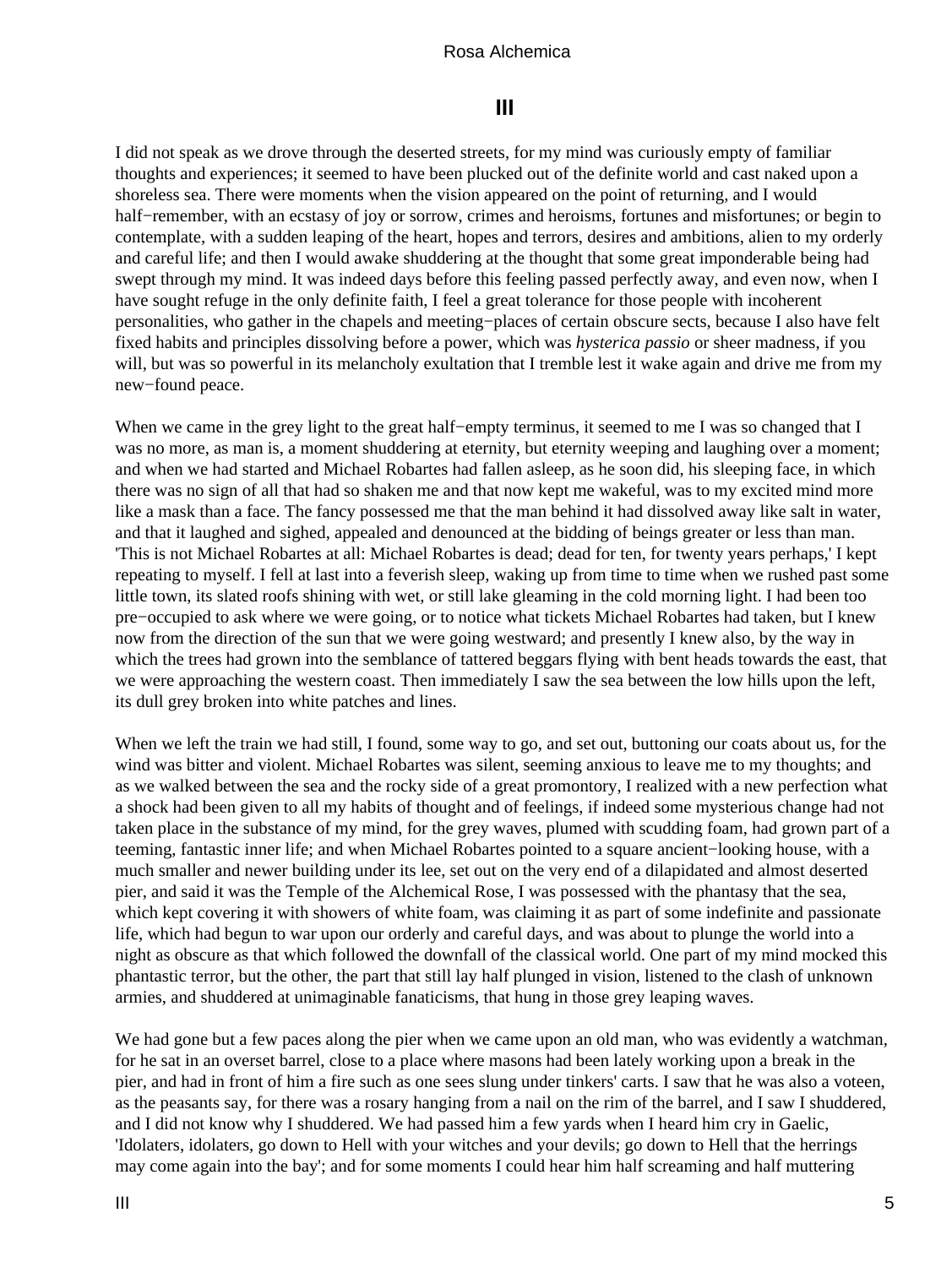behind us. 'Are you not afraid,' I said, 'that these wild fishing people may do some desperate thing against you?'

'I and mine,' he answered, 'are long past human hurt or help, being incorporate with immortal spirits, and when we die it shall be the consummation of the supreme work. A time will come for these people also, and they will sacrifice a mullet to Artemis, or some other fish to some new divinity, unless indeed their own divinities, the Dagda, with his overflowing cauldron, Lug, with his spear dipped in poppy− juice lest it rush forth hot for battle. Aengus, with the three birds on his shoulder, Bodb and his red swineherd, and all the heroic children of Dana, set up once more their temples of grey stone. Their reign has never ceased, but only waned in power a little, for the Sidhe still pass in every wind, and dance and play at hurley, and fight their sudden battles in every hollow and on every hill; but they cannot build their temples again till there have been martyrdoms and victories, and perhaps even that long−foretold battle in the Valley of the Black Pig.'

Keeping close to the wall that went about the pier on the seaward side, to escape the driving foam and the wind, which threatened every moment to lift us off our feet, we made our way in silence to the door of the square building. Michael Robartes opened it with a key, on which I saw the rust of many salt winds, and led me along a bare passage and up an uncarpeted stair to a little room surrounded with bookshelves. A meal would be brought, but only of fruit, for I must submit to a tempered fast before the ceremony, he explained, and with it a book on the doctrine and method of the Order, over which I was to spend what remained of the winter daylight. He then left me, promising to return an hour before the ceremony. I began searching among the bookshelves, and found one of the most exhaustive alchemical libraries I have ever seen. There were the works of Morienus, who hid his immortal body under a shirt of hair−cloth; of Avicenna, who was a drunkard and yet controlled numberless legions of spirits; of Alfarabi, who put so many spirits into his lute that he could make men laugh, or weep, or fall in deadly trance as he would; of Lully, who transformed himself into the likeness of a red cock; of Flamel, who with his wife Parnella achieved the elixir many hundreds of years ago, and is fabled to live still in Arabia among the Dervishes; and of many of less fame. There were very few mystics but alchemical mystics, and because, I had little doubt, of the devotion to one god of the greater number and of the limited sense of beauty, which Robartes would hold an inevitable consequence; but I did notice a complete set of facsimiles of the prophetical writings of William Blake, and probably because of the multitudes that thronged his illumination and were 'like the gay fishes on the wave when the moon sucks up the dew.' I noted also many poets and prose writers of every age, but only those who were a little weary of life, as indeed the greatest have been everywhere, and who cast their imagination to us, as a something they needed no longer now that they were going up in their fiery chariots.

Presently I heard a tap at the door, and a woman came in and laid a little fruit upon the table. I judged that she had once been handsome, but her cheeks were hollowed by what I would have held, had I seen her anywhere else, an excitement of the flesh and a thirst for pleasure, instead of which it doubtless was an excitement of the imagination and a thirst for beauty. I asked her some question concerning the ceremony, but getting no answer except a shake of the head, saw that I must await initiation in silence. When I had eaten, she came again, and having laid a curiously wrought bronze box on the table, lighted the candles, and took away the plates and the remnants. So soon as I was alone, I turned to the box, and found that the peacocks of Hera spread out their tails over the sides and lid, against a background, on which were wrought great stars, as though to affirm that the heavens were a part of their glory. In the box was a book bound in vellum, and having upon the vellum and in very delicate colours, and in gold, the alchemical rose with many spears thrusting against it, but in vain, as was shown by the shattered points of those nearest to the petals. The book was written upon vellum, and in beautiful clear letters, interspersed with symbolical pictures and illuminations, after the manner of the Splendor Soils.

The first chapter described how six students, of Celtic descent, gave themselves separately to the study of alchemy, and solved, one the mystery of the Pelican, another the mystery of the green Dragon, another the mystery of the Eagle, another that of Salt and Mercury. What seemed a succession of accidents, but was, the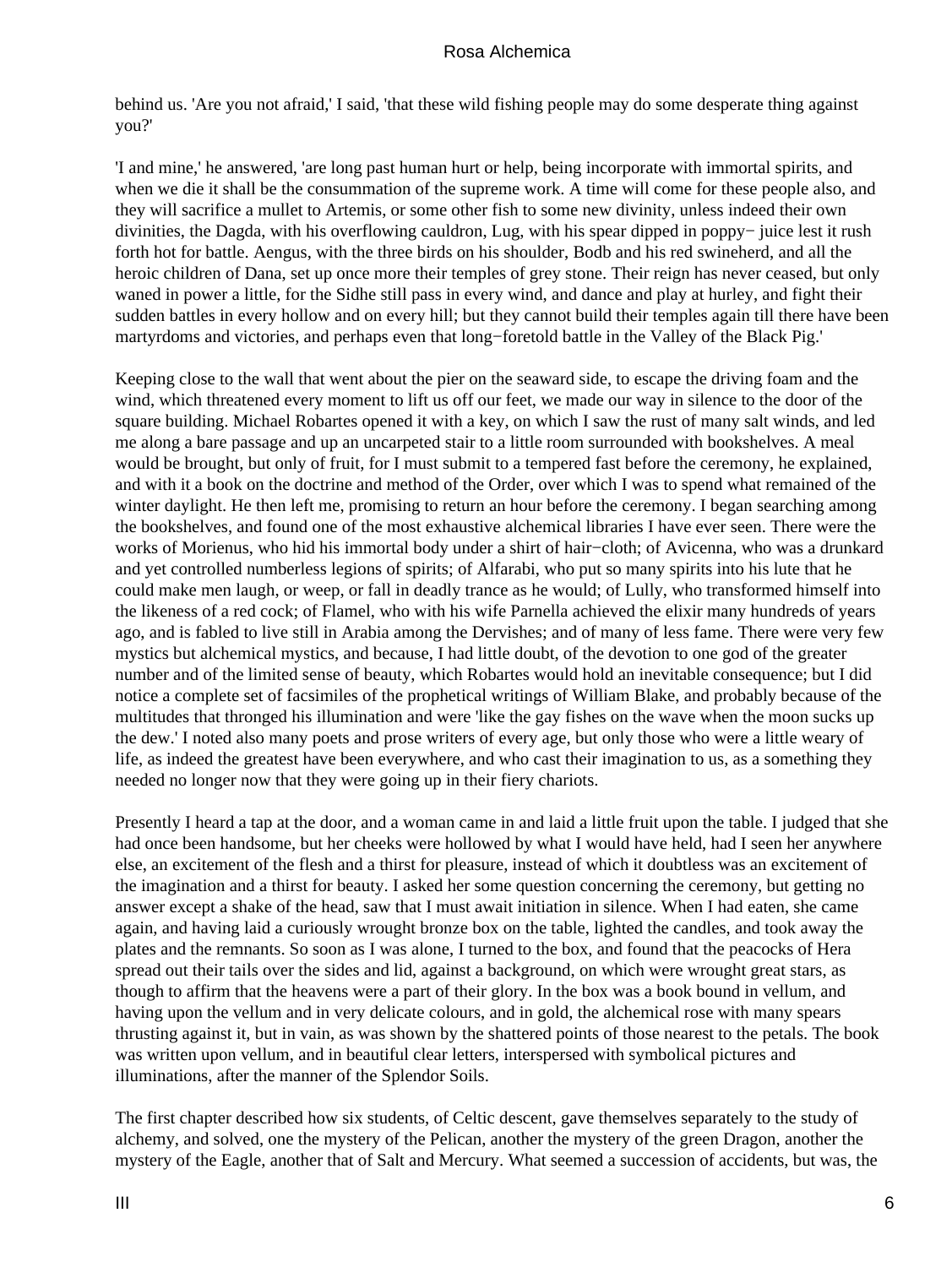<span id="page-8-0"></span>book declared, the contrivance of preternatural powers, brought them together in the garden of an inn in the South of France, and while they talked together the thought came to them that alchemy was the gradual distillation of the contents of the soul, until they were ready to put off the mortal and put on the immortal. An owl passed, rustling among the vine−leaves overhead, and then an old woman came, leaning upon a stick, and, sitting close to them, took up the thought where they had dropped it. Having expounded the whole principle of spiritual alchemy, and bid them found the Order of the Alchemical Rose, she passed from among them, and when they would have followed she was nowhere to be seen. They formed themselves into an Order, holding their goods and making their researches in common, and, as they became perfect in the alchemical doctrine, apparitions came and went among them, and taught them more and more marvellous mysteries. The book then went on to expound so much of these as the neophyte was permitted to know, dealing at the outset and at considerable length with the independent reality of our thoughts, which was, it declared, the doctrine from which all true doctrines rose. If you imagine, it said, the semblance of a living being, it is at once possessed by a wandering soul, and goes hither and thither working good or evil, until the moment of its death has come; and gave many examples, received, it said, from many gods. Eros had taught them how to fashion forms in which a divine soul could dwell, and whisper what they would into sleeping minds; and Ate forms from which demonic beings could pour madness, or unquiet dreams, into sleeping blood; and Hermes, that if you powerfully imagined a hound at your bedside it would keep watch there until you woke, and drive away all but the mightiest demons, but that if your imagination was weakly, the hound would be weakly also, and the demons prevail, and the hound soon die; and Aphrodite, that if you made, by a strong imagining, a dove crowned with silver and had it flutter over your head, its soft cooing would make sweet dreams of immortal love gather and brood over mortal sleep; and all divinities alike had revealed with many warnings and lamentations that all minds are continually giving birth to such beings, and sending them forth to work health or disease, joy or madness. If you would give forms to the evil powers, it went on, you were to make them ugly, thrusting out a lip, with the thirsts of life, or breaking the proportions of a body with the burdens of life; but the divine powers would only appear in beautiful shapes, which are but, as it were, shapes trembling out of existence, folding up into a timeless ecstasy, drifting with half−shut eyes, into a sleepy stillness. The bodiless souls who descended into these forms were what men called the moods; and worked all great changes in the world; for just as the magician or the artist could call them when he would, so they could call out of the mind of the magician or the artist, or if they were demons, out of the mind of the mad or the ignoble, what shape they would, and through its voice and its gestures pour themselves out upon the world. In this way all great events were accomplished; a mood, a divinity, or a demon, first descending like a faint sigh into men's minds and then changing their thoughts and their actions until hair that was yellow had grown black, or hair that was black had grown yellow, and empires moved their border, as though they were but drifts of leaves. The rest of the book contained symbols of form, and sound, and colour, and their attribution to divinities and demons, so that the initiate might fashion a shape for any divinity or any demon, and be as powerful as Avicenna among those who live under the roots of tears and of laughter.

### **IV**

A couple of hours after Sunset Michael Robartes returned and told me that I would have to learn the steps of an exceedingly antique dance, because before my initiation could be perfected I had to join three times in a magical dance, for rhythm was the wheel of Eternity, on which alone the transient and accidental could be broken, and the spirit set free. I found that the steps, which were simple enough, resembled certain antique Greek dances, and having been a good dancer in my youth and the master of many curious Gaelic steps, I soon had them in my memory. He then robed me and himself in a costume which suggested by its shape both Greece and Egypt, but by its crimson colour a more passionate life than theirs; and having put into my hands a little chainless censer of bronze, wrought into the likeness of a rose, by some modern craftsman, he told me to open a small door opposite to the door by which I had entered. I put my hand to the handle, but the moment I did so the fumes of the incense, helped perhaps by his mysterious glamour, made me fall again into a dream, in which I seemed to be a mask, lying on the counter of a little Eastern shop. Many persons, with eyes so bright and still that I knew them for more than human, came in and tried me on their faces, but at last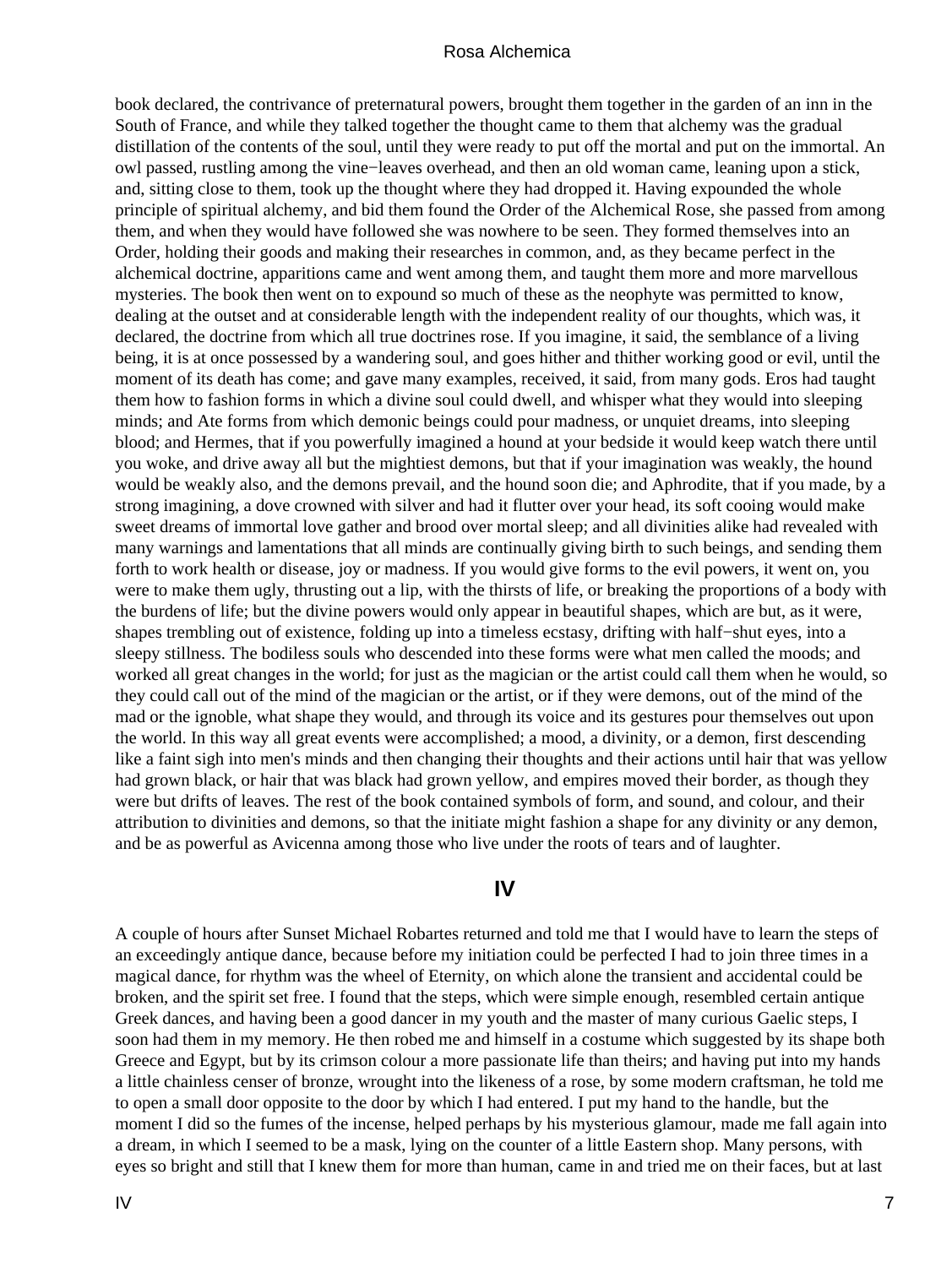flung me into a corner with a little laughter; but all this passed in a moment, for when I awoke my hand was still upon the handle. I opened the door, and found myself in a marvellous passage, along whose sides were many divinities wrought in a mosaic, not less beautiful than the mosaic in the Baptistery at Ravenna, but of a less severe beauty; the predominant colour of each divinity, which was surely a symbolic colour, being repeated in the lamps that hung from the ceiling, a curiously−scented lamp before every divinity. I passed on, marvelling exceedingly how these enthusiasts could have created all this beauty in so remote a place, and half persuaded to believe in a material alchemy, by the sight of so much hidden wealth; the censer filling the air, as I passed, with smoke of ever−changing colour.

I stopped before a door, on whose bronze panels were wrought great waves in whose shadow were faint suggestions of terrible faces. Those beyond it seemed to have heard our steps, for a voice cried: 'Is the work of the Incorruptible Fire at an end?' and immediately Michael Robartes answered: 'The perfect gold has come from the *atbanor* .' The door swung open, and we were in a great circular room, and among men and women who were dancing slowly in crimson robes. Upon the ceiling was an immense rose wrought in mosaic; and about the walls, also in mosaic, was a battle of gods and angels, the gods glimmering like rubies and sapphires, and the angels of the one greyness, because, as Michael Robartes whispered, they had renounced their divinity, and turned from the unfolding of their separate hearts, out of love for a God of humility and sorrow. Pillars supported the roof and made a kind of circular cloister, each pillar being a column of confused shapes, divinities, it seemed, of the wind, who rose as in a whirling dance of more than human vehemence, and playing upon pipes and cymbals; and from among these shapes were thrust out hands, and in these hands were censers. I was bid place my censer also in a hand and take my place and dance, and as I turned from the pillars towards the dancers, I saw that the floor was of a green stone, and that a pale Christ on a pale cross was wrought in the midst. I asked Robartes the meaning of this, and was told that they desired 'To trouble His unity with their multitudinous feet.' The dance wound in and out, tracing upon the floor the shapes of petals that copied the petals in the rose overhead, and to the sound of hidden instruments which were perhaps of an antique pattern, for I have never heard the like; and every moment the dance was more passionate, until all the winds of the world seemed to have awakened under our feet. After a little I had grown weary, and stood under a pillar watching the coming and going of those flame−like figures; until gradually I sank into a half−dream, from which I was awakened by seeing the petals of the great rose, which had no longer the look of mosaic, falling slowly through the incense−heavy air, and, as they fell, shaping into the likeness of living beings of an extraordinary beauty. Still faint and cloud−like, they began to dance, and as they danced took a more and more definite shape, so that I was able to distinguish beautiful Grecian faces and august Egyptian faces, and now and again to name a divinity by the staff in his hand or by a bird fluttering over his head; and soon every mortal foot danced by the white foot of an immortal; and in the troubled eyes that looked into untroubled shadowy eyes, I saw the brightness of uttermost desire as though they had found at length, after unreckonable wandering, the lost love of their youth. Sometimes, but only for a moment, I saw a faint solitary figure with a Rosa veiled face, and carrying a faint torch, flit among the dancers, but like a dream within a dream, like a shadow of a shadow, and I knew by an understanding born from a deeper fountain than thought, that it was Eros himself, and that his face was veiled because no man or woman from the beginning of the world has ever known what love is, or looked into his eyes, for Eros alone of divinities is altogether a spirit, and hides in passions not of his essence if he would commune with a mortal heart. So that if a man love nobly he knows love through infinite pity, unspeakable trust, unending sympathy; and if ignobly through vehement jealousy, sudden hatred, and unappeasable desire; but unveiled love he never knows. While I thought these things, a voice cried to me from the crimson figures: 'Into the dance! there is none that can be spared out of the dance; into the dance! into the dance! that the gods may make them bodies out of the substance of our hearts'; and before I could answer, a mysterious wave of passion, that seemed like the soul of the dance moving within our souls, took Alchemica. hold of me, and I was swept, neither consenting nor refusing, into the midst. I was dancing with an immortal august woman, who had black lilies in her hair, and her dreamy gesture seemed laden with a wisdom more profound than the darkness that is between star and star, and with a love like the love that breathed upon the waters; and as we danced on and on, the incense drifted over us and round us, covering us away as in the heart of the world, and ages seemed to pass, and tempests to awake